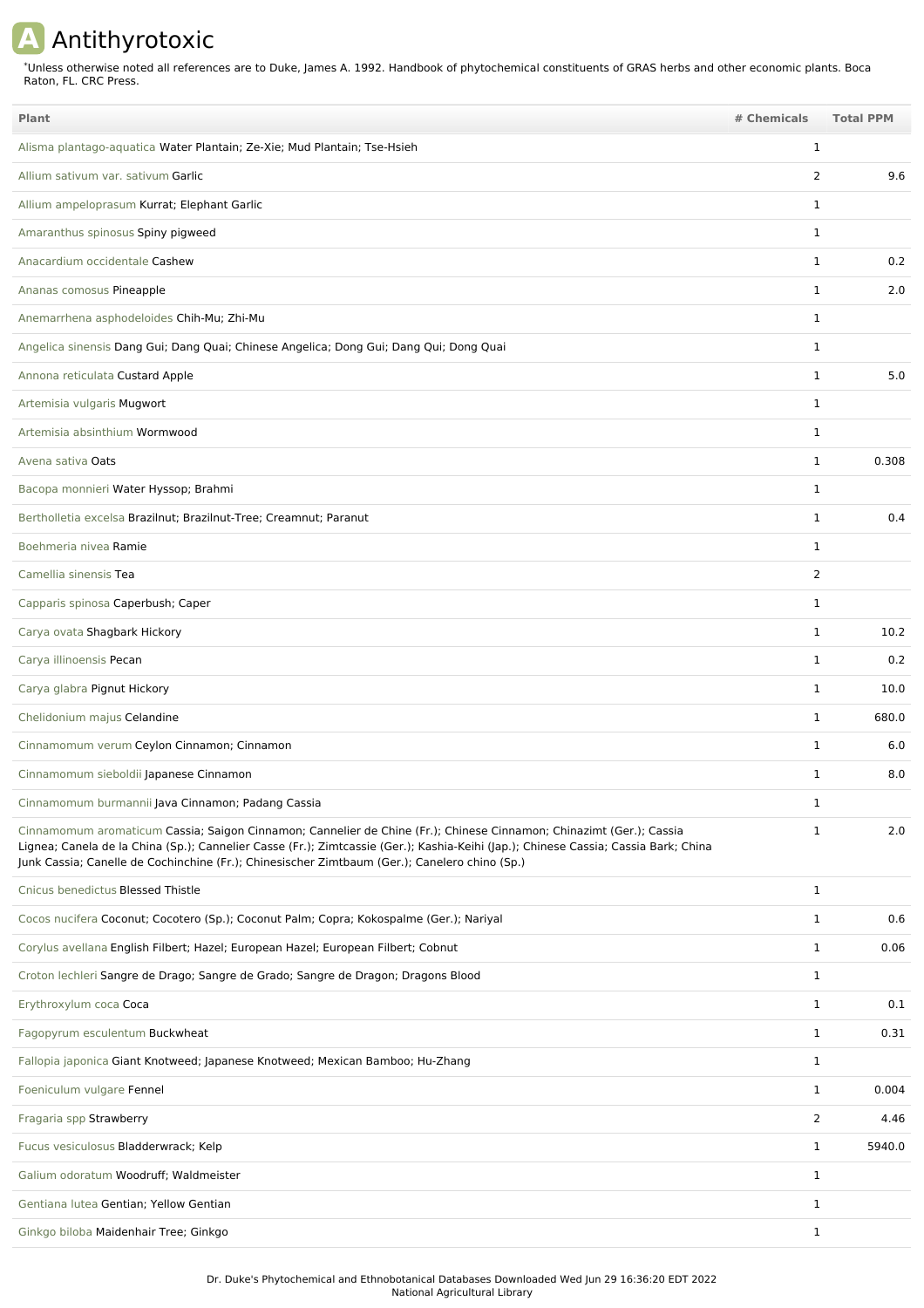| Plant                                                                                                               | # Chemicals    | <b>Total PPM</b> |
|---------------------------------------------------------------------------------------------------------------------|----------------|------------------|
| Glechoma hederacea Alehoof                                                                                          | 1              |                  |
| Glycine max Soybean                                                                                                 | 1              | 32.0             |
| Glycyrrhiza glabra Smooth Licorice; Licorice; Commom Licorice; Licorice-Root                                        | 1              | 2000.0           |
| Helianthus tuberosus Jerusalem Artichoke                                                                            | 1              | 0.024            |
| Helianthus annuus Girasol; Sunflower                                                                                | 1              | 0.084            |
| Hypericum perforatum Hypericum; Common St. Johnswort; Klamath Weed; Goatweed; St. John's-wort                       | 1              |                  |
| Hyssopus officinalis Hyssop                                                                                         | 1              | 0.028            |
| Ilex paraguariensis Paraguay Tea; Mate; South American Holly                                                        | 1              |                  |
| Ipomoea batatas Sweet Potato                                                                                        | 1              | 0.09             |
| Ipomoea aquatica Water Spinach; Swamp Cabbage                                                                       | $\mathbf 1$    | 3.0              |
| Juglans nigra Black Walnut                                                                                          | $\mathbf 1$    | 0.2              |
| Juglans cinerea Butternut                                                                                           | $\mathbf 1$    | 0.2              |
| Juniperus virginiana Red Cedar                                                                                      | 1              | 20.0             |
| Juniperus communis Juniper; Common Juniper                                                                          | 1              |                  |
| Lagenaria siceraria Calabash Gourd; White-Flowered Gourd                                                            | 1              | 2.24             |
| Laurus nobilis Laurel; Sweet Bay; Bay; Bayleaf; Grecian Laurel; Bay Laurel                                          | 1              |                  |
| Lens culinaris Lentil                                                                                               | 1              | 0.06             |
| Lepidium sativum Garden Cress                                                                                       | 1              | 0.22             |
| Lepidium meyenii Maca; Peruvian Ginseng                                                                             | 1              |                  |
| Liquidambar styraciflua Sweetgum; American Styrax                                                                   | 1              | 12.0             |
| Lycopersicon esculentum Tomato                                                                                      | $\mathbf 1$    |                  |
| Malus domestica Apple                                                                                               | 1              |                  |
| Mangifera indica Mango                                                                                              | 1              | 0.032            |
| Momordica charantia Bitter Melon; Sorosi                                                                            | 1              | 0.82             |
| Moringa oleifera Moringa; Drumstick Tree; Horseradish Tree; Jacinto (Sp.); West Indian Ben; Benzolive Tree; Ben Nut | 1              |                  |
| Nicotiana tabacum Tobacco                                                                                           | 1              |                  |
| Panax quinquefolius American Ginseng; Ginseng                                                                       | $\overline{2}$ | 32.0             |
| Panax ginseng Chinese Ginseng; Ginseng; Oriental Ginseng; Korean Ginseng                                            | 1              |                  |
| Panicum maximum Guinea grass                                                                                        | $\mathbf 1$    |                  |
| Papaver somniferum Poppyseed Poppy; Opium Poppy                                                                     | $\overline{2}$ | 0.012            |
| Petasites japonicus Butterbur                                                                                       | $\mathbf 1$    |                  |
| Petroselinum crispum Parsley                                                                                        | $\mathbf{1}$   |                  |
| Peucedanum decursivum Qian Hu                                                                                       | 1              |                  |
| Phoenix dactylifera Date Palm                                                                                       | 1              | 0.12             |
| Pinus sylvestris Scotch Pine                                                                                        | 1              |                  |
| Pinus echinata Shortleaf Pine                                                                                       | 1              | 12.0             |
| Piper nigrum Black Pepper; White Pepper; Pepper                                                                     | 1              | 0.18             |
| Pistacia vera Pistachio                                                                                             | 1              | 102.0            |
| Pisum sativum Pea                                                                                                   | 2              | 72.018           |
| Polystichum polyblepharum Chinese Polystichum                                                                       | $\mathbf 1$    |                  |
| Prunus dulcis Almond                                                                                                | 1              | 0.4              |
| Prunus armeniaca Apricot                                                                                            | 1              | 0.1              |